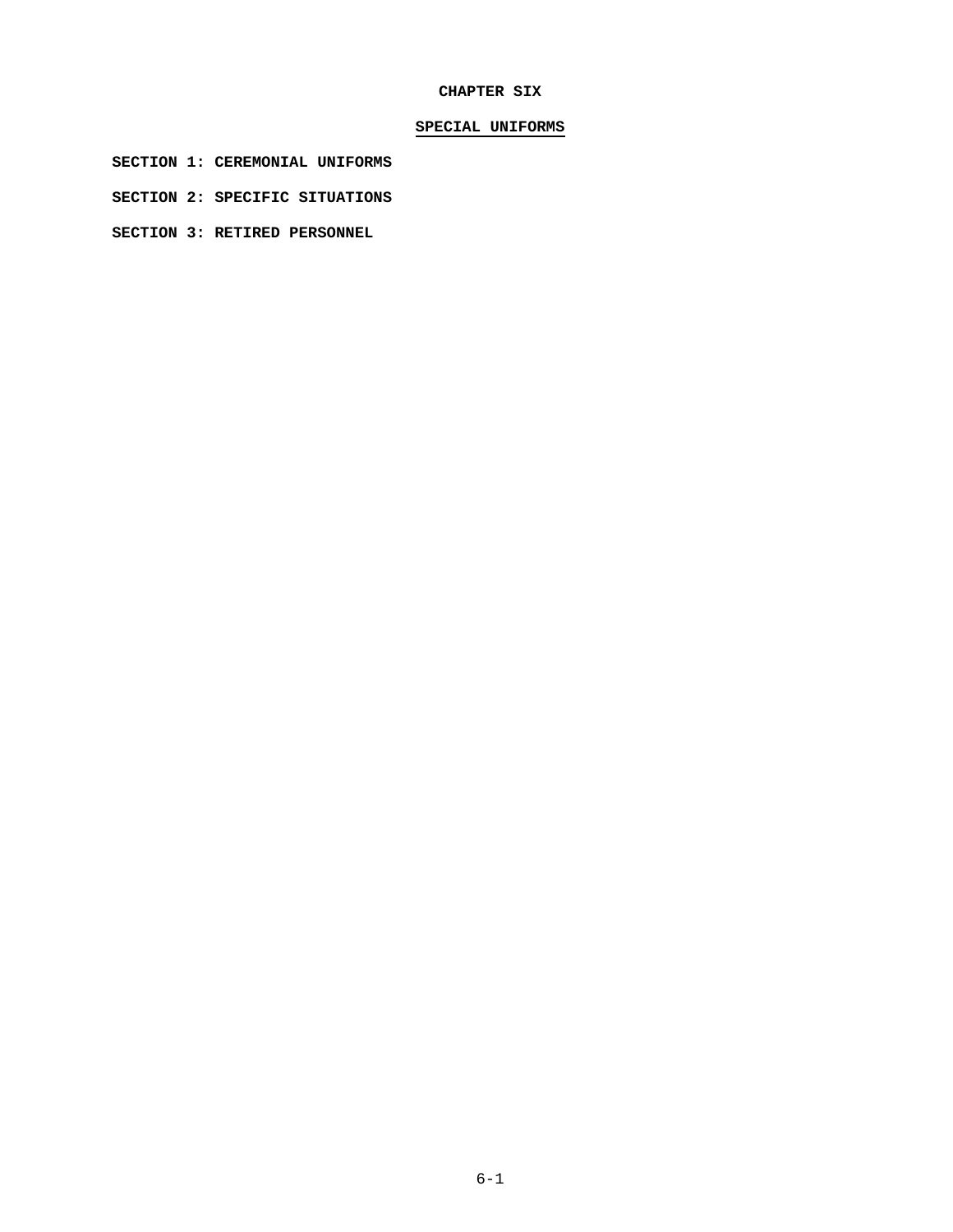THIS PAGE INTENTIONALLY LEFT BLANK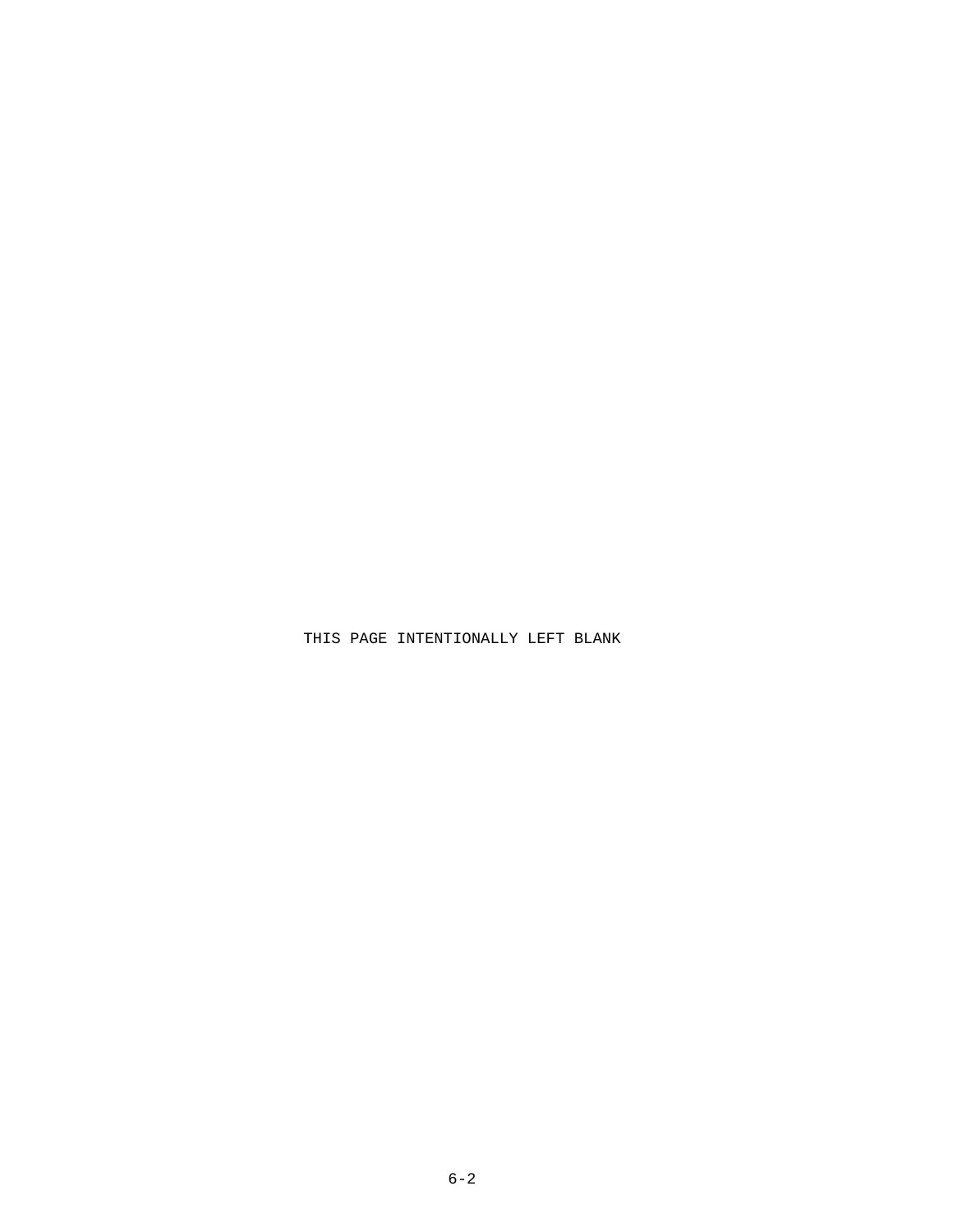#### **SPECIAL UNIFORMS**

## **SECTION 1: CEREMONIAL UNIFORMS**

|  |  |  | 2. HONOR GUARDS AND OTHER CEREMONIAL PERSONNEL6102 |
|--|--|--|----------------------------------------------------|
|  |  |  |                                                    |

#### 6100 **CEREMONIAL UNIFORMS**

#### 6101 **COLOR GUARD TEAMS**

- 1. **General**. The prescribed uniform for color guards and drill teams will comply with the authorized dress uniforms in Chapter THREE; whenever possible; deviations to wear working uniforms during color guard and drill performances must be approved by the Regional Director. The following modifications can be made to those uniforms only while personnel are actually performing:
	- a. **Uniformity**. Members' uniforms shall be as similar as feasible, keeping within the regulations, so as not to detract from the flags.
	- b. **Females**. Female color guard and drill team members may wear the NSCC male cadet dress uniforms, with crew neck undershirt, matching trousers (bell bottoms), and oxford style shoes, while performing with the teams.
	- c. **NLCC Cadets**. NLCC Cadets serving in color guard with NSCC Cadets may wear the NSCC male cadet dress uniforms, with crew neck undershirt, matching trousers (bell bottoms), and oxford style shoes, while performing with the teams.
- 2. **Accessories.** The following accessories are the only authorized items to be worn by color guard team members in the performance of their duties:
	- a. Aiguillettes
	- b. Ascot
	- c. Flag Harness
	- d. Gloves
	- e. Guard Belts
	- f. Helmets
	- g. Leggings
	- h. Taps
- 3. **Manner of Wear**. See Section 5300 for description and manner of wearing of uniform accessories.

#### 6102 **HONOR GUARD AND OTHER CEREMONIAL PERSONNEL**

1. **General**. The prescribed uniform for honor guards and other ceremonial personnel will comply with the authorized dress uniforms in Chapter THREE; deviations to wear working uniforms during honor guard and other ceremonial ceremonies is not authorized. Honor guard and other ceremonial duties include funeral details, sideboys, or escorts. The following modifications can be made to those uniforms only while personnel are actually performing: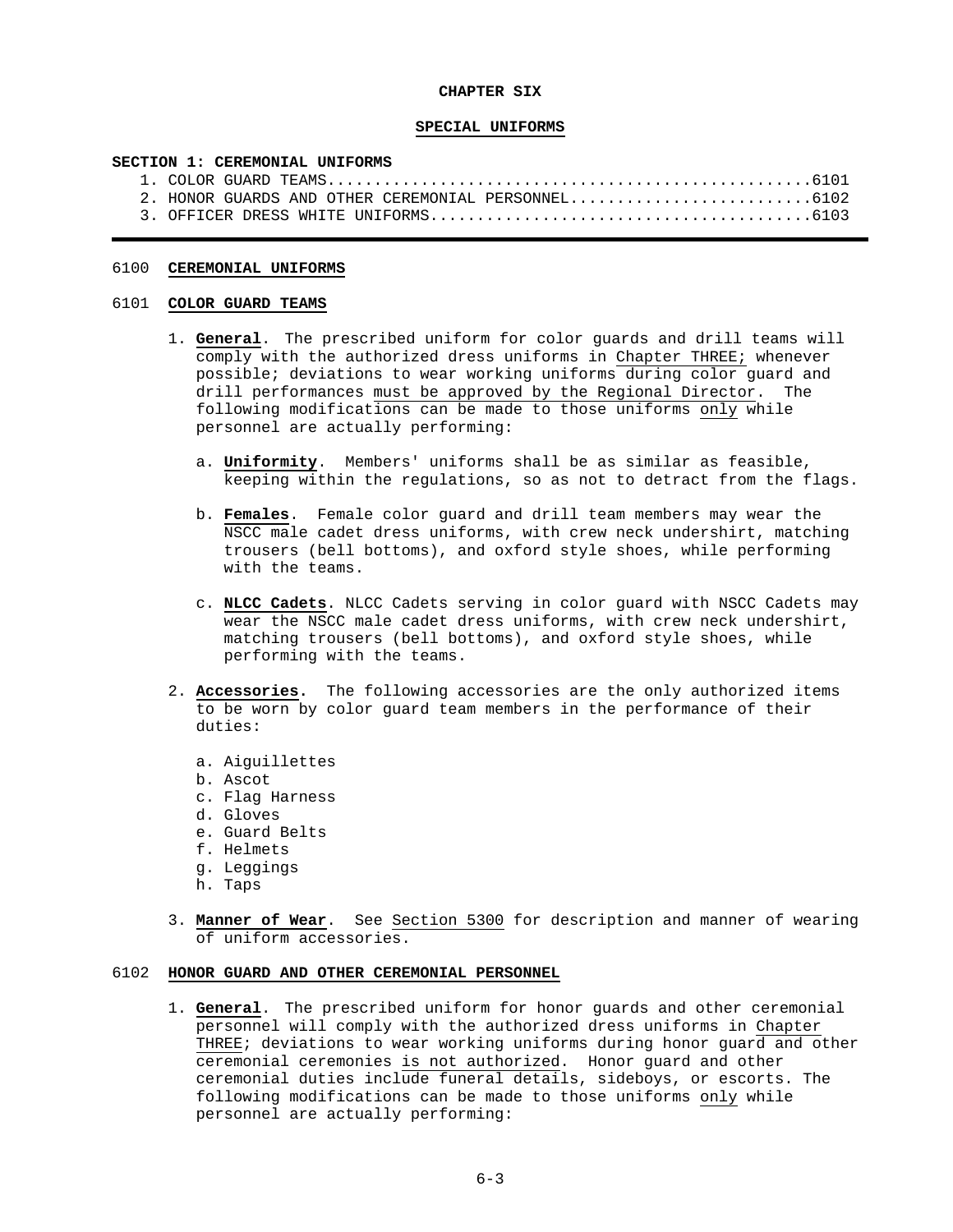#### 6102 **HONOR GUARD AND OTHER CEREMONIAL PERSONNEL (CONTINUED)**

- a. **Uniformity**. Members' uniforms shall be as similar as feasible, keeping within the regulations.
- b. **Females**. Female members may wear the NSCC male cadet dress uniforms, with crew neck undershirt, matching trousers (bell bottoms), and oxford style shoes, while performing.
- c. **NLCC Cadets**. NLCC Cadets serving in honor guard and other ceremonial duties with NSCC Cadets may wear the NSCC male cadet dress uniforms, with crew neck undershirt, matching trousers (bell bottoms), and oxford style shoes, while performing with the teams.
- 2. **Accessories.** The following accessories are the only authorized items to be worn by honor guard and other ceremonial personnel in the performance of their duties:
	- a. Aiguillettes
	- b. Ascots
	- c. Gloves
	- d. Guard Belts
	- e. Leggings
	- f. Taps
- 3. **Manner of wearing**. See Section 5300 for description and manner of wearing of uniform accessories.

#### 6103 **OFFICER DRESS WHITE UNIFORMS**

1. **General**. Those NSCC officers requesting permission to wear the male or female NSCC Officer Dress White Uniform will contact National Headquarters for permission and wear guidance.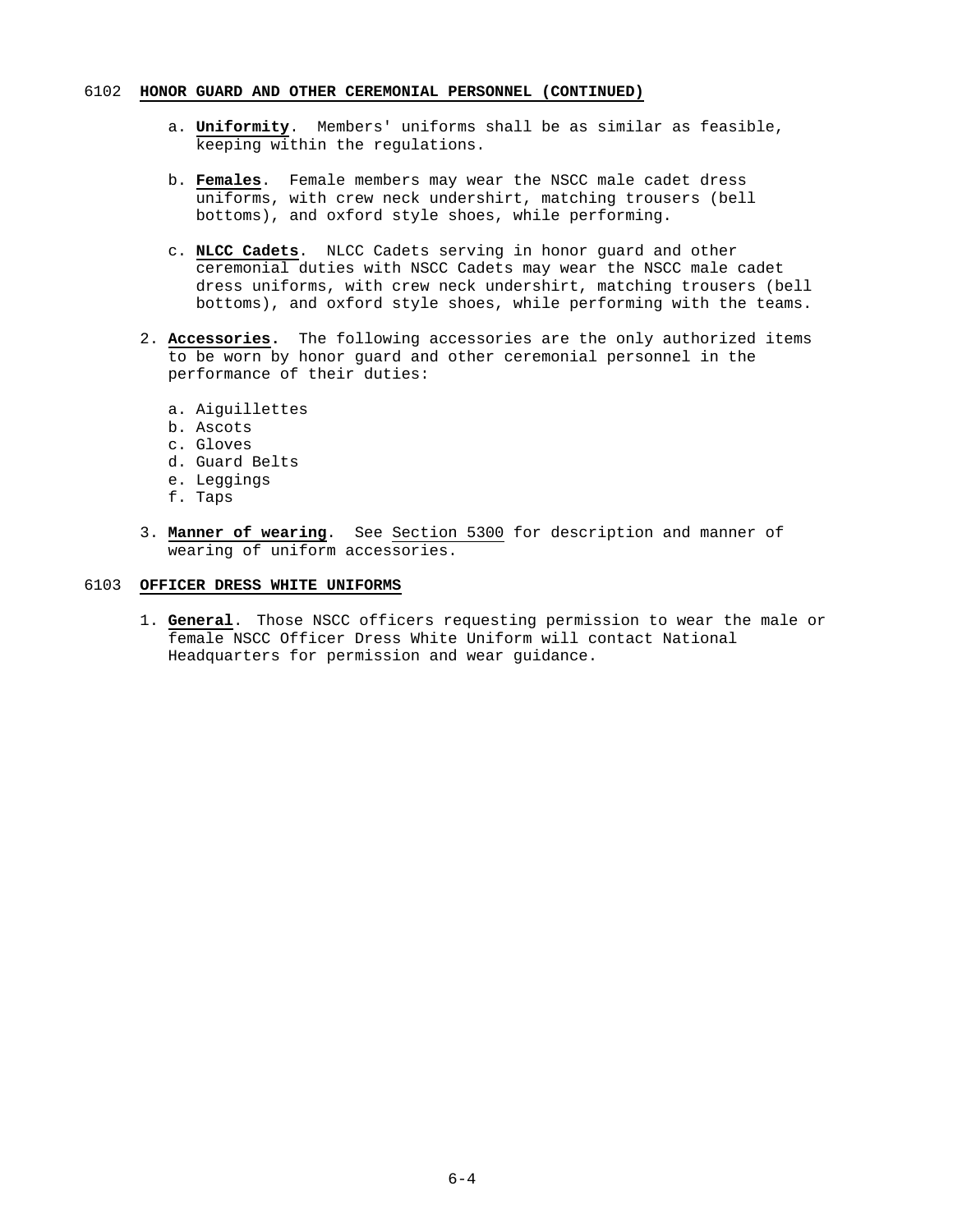#### **SPECIAL UNIFORMS**

## **SECTION 2: SPECIFIC SITUATIONS**

#### 6200 **SPECIFIC SITUATION**

#### 6201 **QUARTERDECK CEREMONIES**

- 1. **Uniforms**. The uniforms for quarterdeck personnel are as follows:
	- a. **Command Duty Officer**. The Command Duty Officer on duty will wear the uniform of the day and "CDO" brassard as appropriate. Guard belt may be prescribed.
	- b. **Petty Officers-of-the-Watch**. Personnel on duty as quarterdeck petty officer-of-the-watch wear the uniform of the day. Guard belt and/or boatswain's whistle and lanyard may be prescribed.
	- c. **Messengers**. Personnel on duty as quarterdeck messengers wear the uniform of the day. Guard belt may be prescribed.
	- d. **Sideboys**. Sideboys wear uniform of the day.
- 2. **Manner of Wear**. See Section 5300 for description and manner of wearing of uniform accessories.

#### 6202 **TRAINING CONTINGENT STAFF**

- 1. **Uniforms**. Staff members of recruit and advanced training contingents will wear the uniform of the day. The following uniform accessories are authorized for wear during the performance of their duties:
	- a. **Aiguillettes**. Colored aiguillettes may be worn by staff members to denote position. Commanding Officers of Training Contingents (COTC) will dictate colors and billets authorized to wear.
	- b. **Brassard**. A brassard or arm band may be worn to denote a duty position, such as CDO, POOW, MAA, etc.
	- c. **Guard Belt**. Guard belts, white or olive drab in color may be worn in a duty status while standing a watch.
	- 2. **Manner of Wear**. See Section 5300 for description and manner of wearing of uniform accessories.

## 6203 **PROTECTIVE CLOTHING**

1. **General**. NSCC personnel may wear protective clothing with their uniform only while operating or riding as a passenger on motorcycle or bicycle, and while going between a parking area and muster point.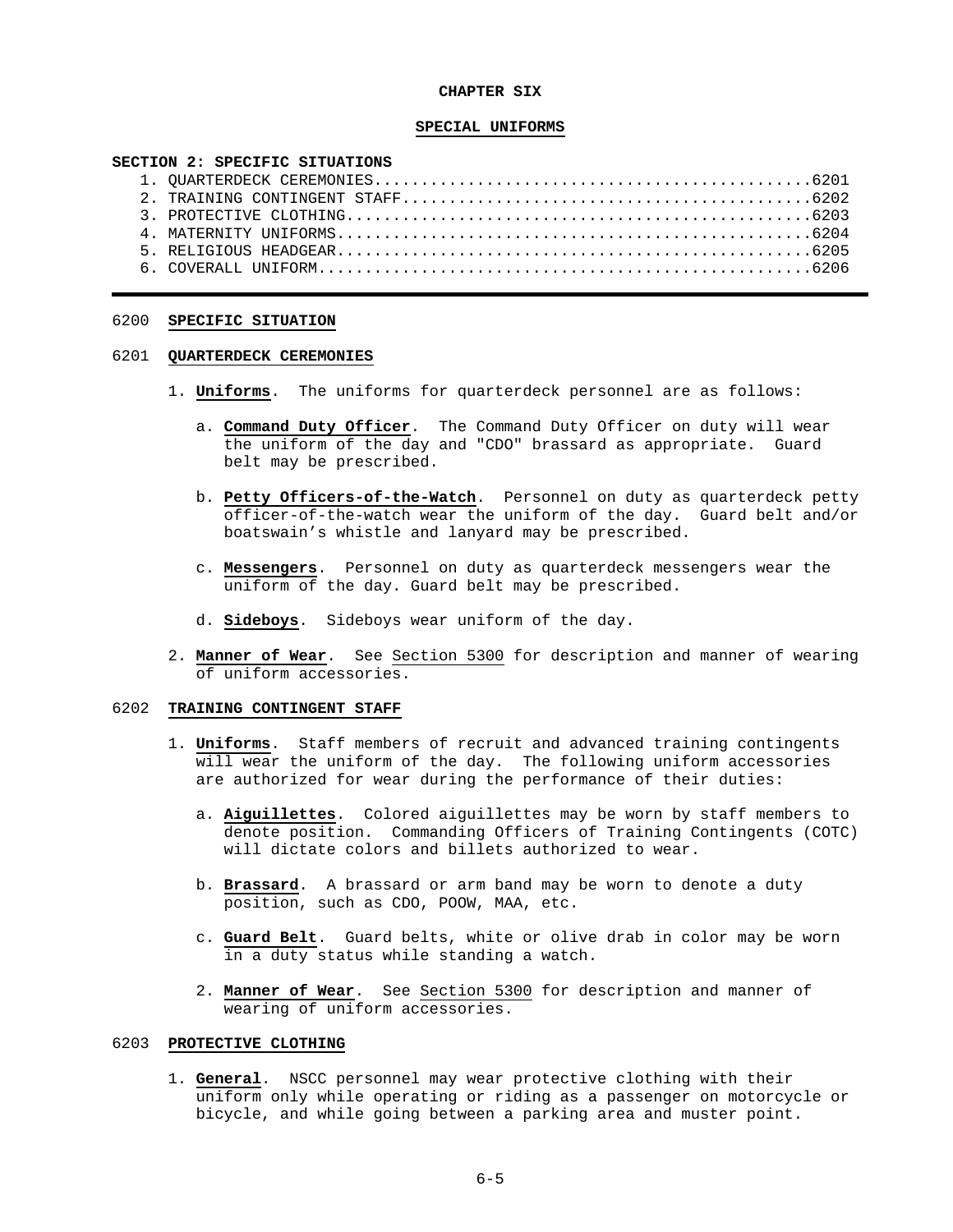#### 6203 **PROTECTIVE CLOTHING (CONTINUED)**

2. **Description**. Protective clothing consists of such items as helmets, gloves, leather jackets, reflective vest, riding pants, and riding boots.

#### 6204 **MATERNITY CLOTHING**

1. **General**. The wearing of NSCC versions of maternity uniforms by female adult volunteers is not authorized. Members should shift to Alternate Uniform as outlined in Chapter THREE, Section FIVE during pregnancy.

#### 6205 **RELIGIOUS HEADGEAR**

- 1. **General.** NSCC personnel may wear religious headgear while in uniform if the headgear meets the following criteria:
	- a. It must be black or hair colored;
	- b. It must be of a style and size that can be completely covered by standard military headgear;
	- c. It cannot interfere with the proper wear or functioning of protective clothing or equipment;
	- d. It cannot bear any writing, symbols, or pictures;
	- e. It will not be worn in place of military headgear when military headgear is required (outdoors, or indoors when required for duties or ceremonies).

# 6206 **COVERALL UNIFORM**

- 1. **General**. NSCC/NLCC personnel may wear the Coverall Uniform when performing dirty work which would permanently soil or prematurely destroy personal clothing.
- 2. **Provision for Wear.** Uniform will never be designated as the Uniform of the Day nor worn outside the immediate working area (ship, squadron, etc.), or during transit to and from the drill site. A belt will be worn at all times; NSCC/NLCC cadets will wear the blue utility belt with silver buckle and tip, NSCC chief petty officers, instructors, midshipmen, and officer personnel will wear the khaki belt with gold buckle and tip. All personnel will wear a Blue T-shirt in accordance with Section 3906.13.
- 3. **Insignia/Patches**. NSCC/NLCC insignia and name tapes are not required. If circumstances dictate identifying markings be placed on the coveralls Commanding Officers will take the least costly action to comply with the local requirement. I.E., stenciling.
- 4. **Headgear**. The NSCC/NLCC blue ball cap as described in Section 4307 or command sponsored ball cap are the only authorized headgear.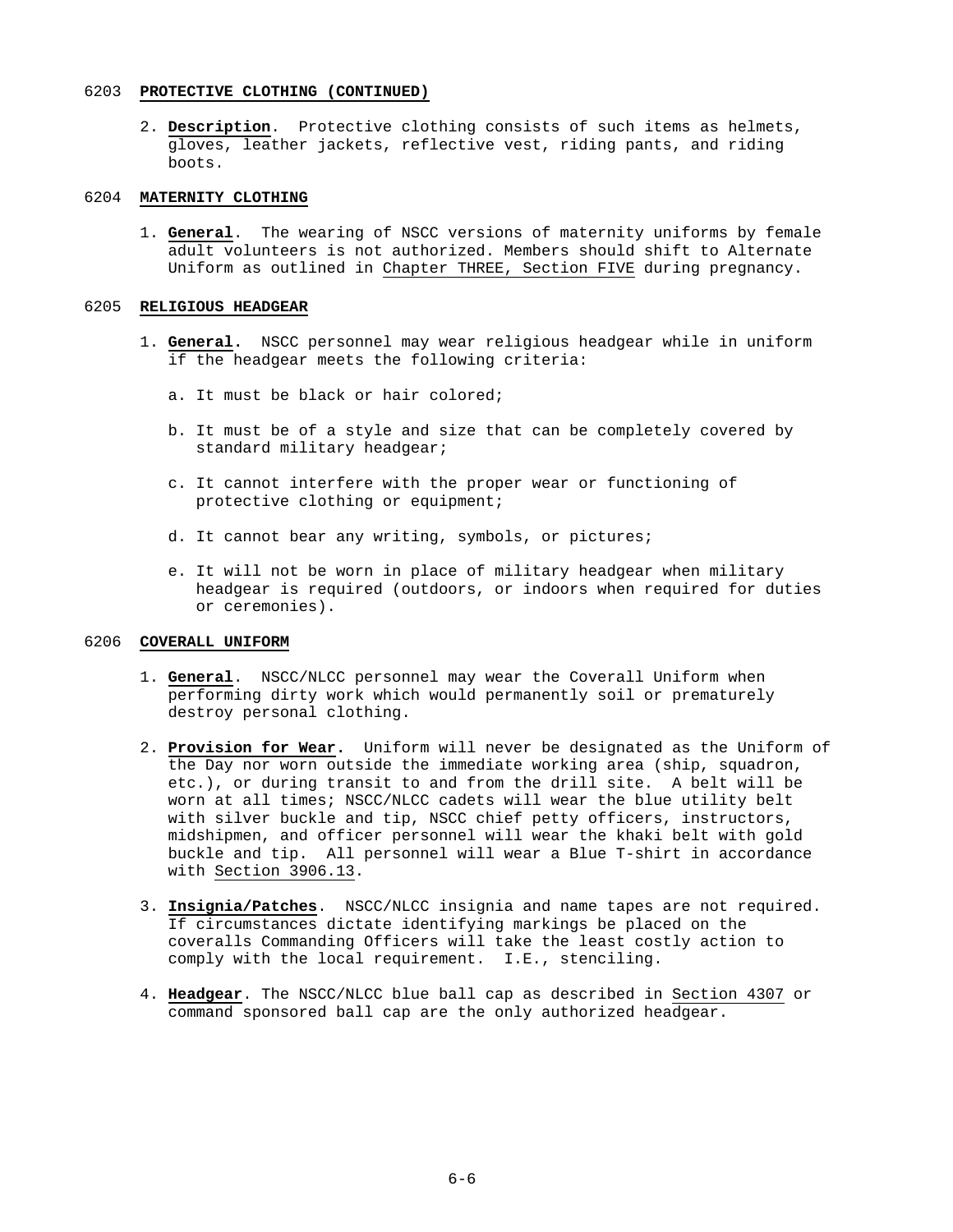#### **SPECIAL UNIFORMS**

#### **SECTION 3: RETIRED/RESERVE PERSONNEL**

1. UNIFORMS FOR NSCC RETIRED PERSONNEL...................................6301 2. UNIFORMS FOR MILITARY RETIRED/RESERVE PERSONNEL.......................6302

#### 6300 **RETIRED PERSONNEL**

#### 6301 **UNIFORMS FOR NSCC RETIRED PERSONNEL**

- 1. **General**. Retired NSCC officers, who are not on actively enrolled, may wear the uniform, insignia, and qualifications corresponding to the rank indicated on the retired list while participating in approved NSCC activities.
- 2. **Regulations**. All regulations regarding components, wear, care, etc. are the same for those members who are actively enrolled in accordance with these regulations.
- 3. **Grooming**. Retired NSCC personnel must comply with the grooming standards outlines in Section 2200.

#### 6302 **UNIFORMS FOR MILITARY RETIRED/RESERVE PERSONNEL**

- 1. **General**. Reserve and retired members of the military may wear the prescribed uniform of their grade or rate while participating in NSCC/NLCC activities in an official capacity.
- 2. **Manner of Wear**. Reserve and retired personnel must adhere to manner or wear and grooming standards as outlined by their respective services. Uniforms worn may be those currently prescribed, or those authorized at the time of their retirement.